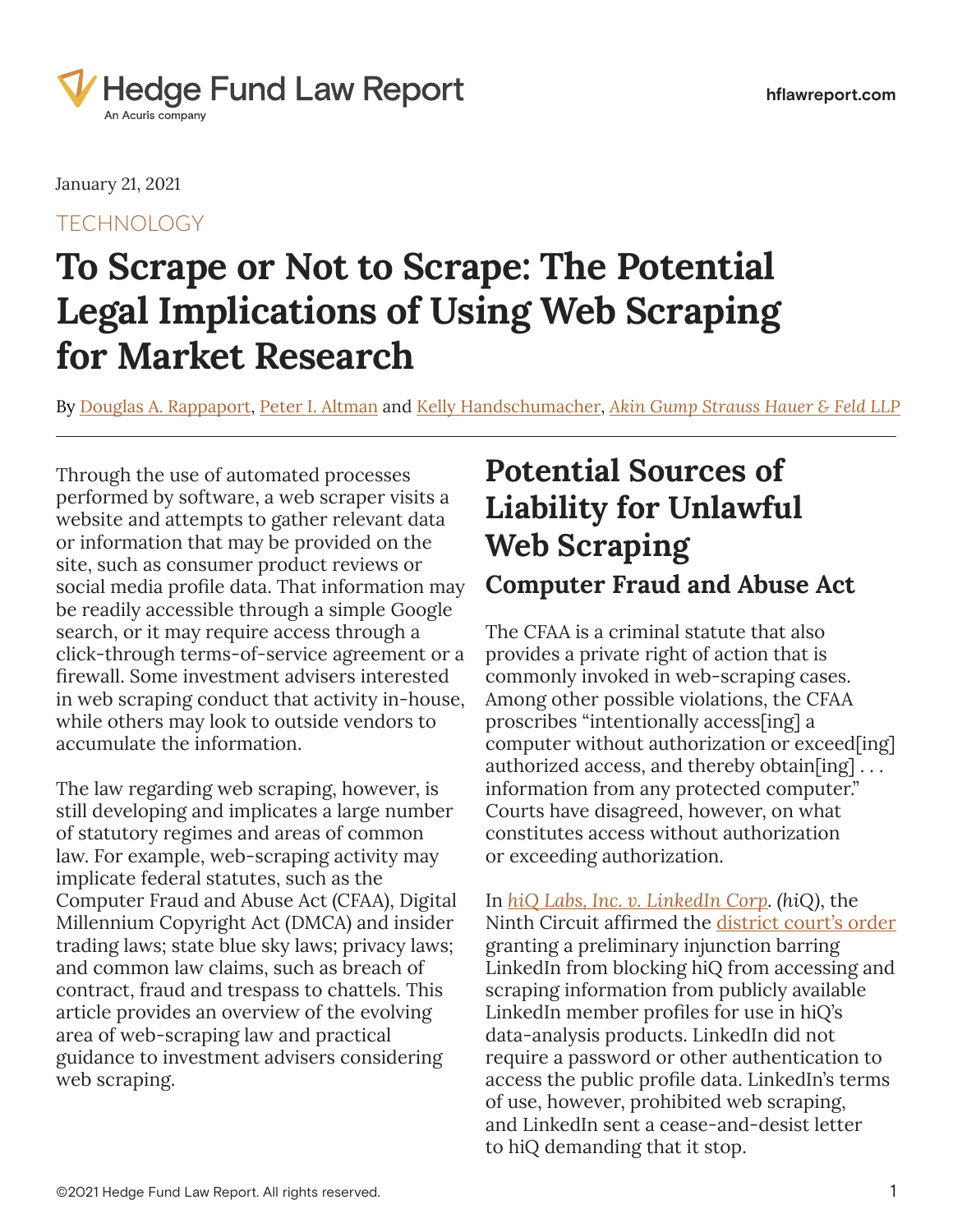

The Ninth Circuit held that hiQ had shown a likelihood of success on the merits of its claim that a user's act of accessing data made available by the owner to the general public does not constitute access "without authorization" under the CFAA. When reaching its decision, the court opined that a person may violate the CFAA's prohibition on accessing a computer "without authorization" when he or she "circumvents a computer's generally applicable rules regarding access permissions, such as username and password requirements, to gain access to a computer." The court, however, further held that it is "likely that when a computer network generally permits public access to its data, a user's accessing that publicly available data will not constitute access without authorization under the CFAA." LinkedIn filed a petition for a writ of certiorari in March 2020, which is currently pending before the U.S. Supreme Court.

In a previous litigation under the CFAA – *[Facebook, Inc. v. Power Ventures, Inc.](https://www.hflawreport.com/files/2017/06/13/proskauer_facebook-v.-power-ventures.pdf) (Power Ventures)* – the Ninth Circuit held that a user accesses a computer "without authorization" under that statute when he or she continues to circumvent technological measures employed by the operator to block that user's access. *Power Ventures* involved the blocking of a user's IP address to prevent access to password-protected information after issuing a cease-and-desist letter. In contrast to *hiQ*, the court in *Power Ventures* found that Facebook had "'tried to limit and control access to its website' as to the purposes for which [defendant] sought to use it," specifying that "Facebook require[d] its users to register with a unique username and password." The court emphasized that, although the defendant in *Power Ventures* was "gathering user data that was protected by Facebook's username and password authentication system, the data

hiQ was scraping was available to anyone with a web browser."

Although *hiQ* and other litigation out of the Ninth Circuit have dominated the recent headlines in the space, the U.S. Supreme Court has agreed to hear a CFAA case that will likely impact the law of web scraping. Specifically, the Supreme Court granted certiorari in April 2020 in *[U.S. v. Van Buren](https://cdn.wide-area.com/acuris/files/hedge-fund-law-report/Industry%20materials%20III/United%20States%20v_%20Van%20Buren.pdf) (Van Buren)*, an Eleventh Circuit decision that addressed the question of whether a person who is authorized to access information on a computer for certain purposes violates the CFAA if he or she accesses the same information for an improper purpose. Van Buren was a Georgia police officer who was convicted of violating the CFAA and honest-services wire fraud based on his use of the Georgia Crime Information Center (GCIC) database to obtain information on a particular person in exchange for money.

On appeal, Van Buren argued that he did not exceed authorized access within the meaning of the CFAA because he was authorized as a police officer to access the GCIC database and distinguished his improper use of the GCIC database from his legitimate right to access it. The Eleventh Circuit affirmed Van Buren's CFAA conviction, arguably creating a split with the Ninth and Second Circuits over the interpretation of the statute's provision regarding conduct that "exceeds authorized access." The Supreme Court's decision in *Van Buren* could bear on whether scraping data that one is authorized to access for certain purposes – such as browsing as a potential customer or participating as a member of a social media network – but not authorized to access for web-scraping purposes, constitutes a breach of the CFAA.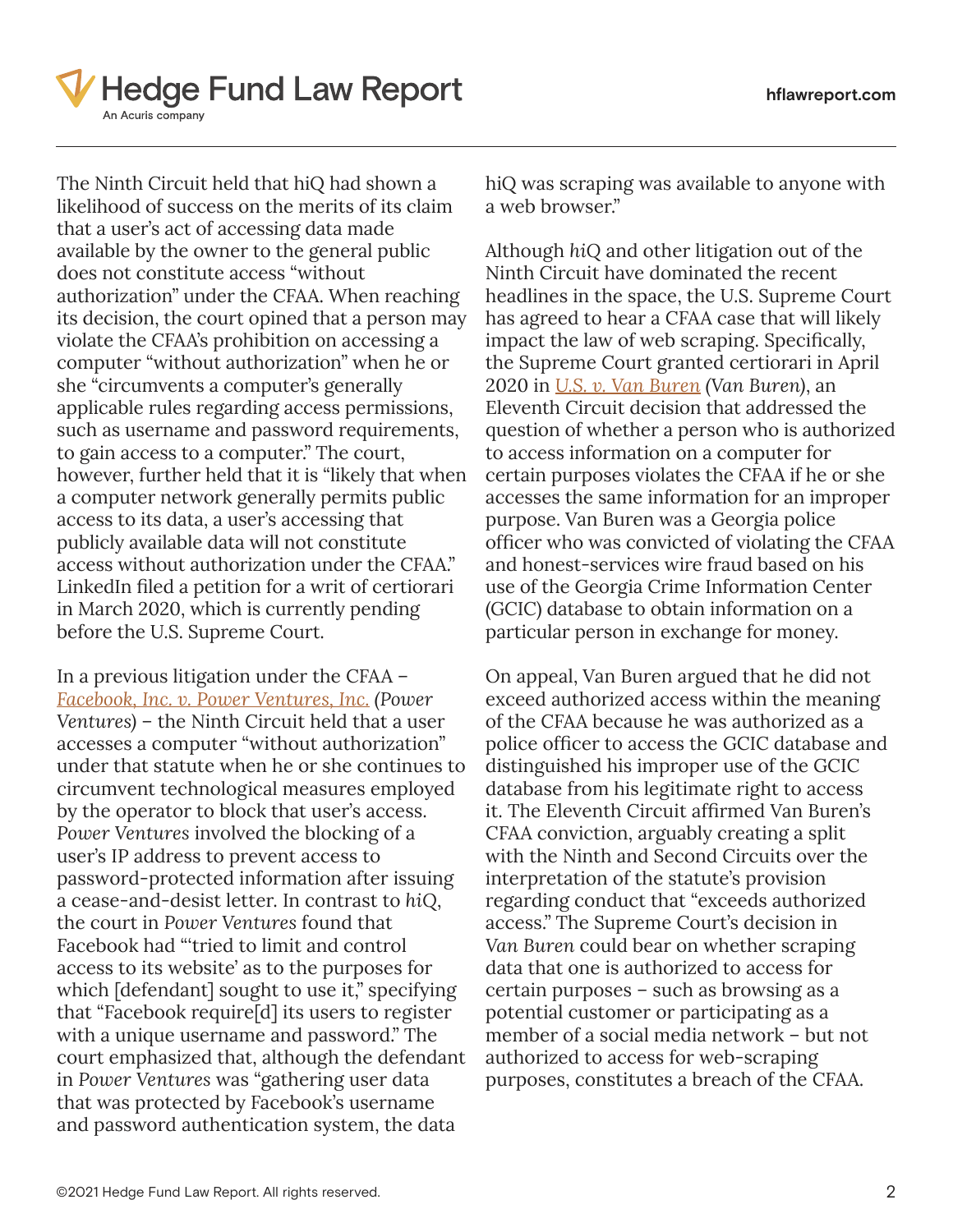

In another important 2020 decision, a D.C. federal district court held that the CFAA's access provision did not criminalize the violation of a consumer website's terms of service. In *[Sandvig v. Barr](https://cdn.wide-area.com/acuris/files/hedge-fund-law-report/Industry%20materials%20III/Sandvig%20v_%20Barr.pdf)*, academic researchers brought a pre-enforcement challenge, alleging that the CFAA violated the First Amendment right to free speech by criminalizing certain terms-of-service violations related to employment websites. On the parties' cross-motions for summary judgment, the court held that it need not address the First Amendment issue because the CFAA did not criminalize the violation of a consumer website's terms of service. In so holding, the court observed that the majority of courts that have examined whether violating the terms of service of consumer websites constitutes a criminal CFAA violation have found no liability.

In short, although the scope of the CFAA's access provision is unsettled, significant authority suggests that the scraping of publicly available information, such as from LinkedIn member profiles, does not violate the CFAA. Likewise, it suggests that violation of a website's terms of use alone, without more, may not violate the CFAA.

### **Copyright/DMCA**

In addition, the operator of a website that is the target of web scraping may bring a claim for copyright infringement against the user of the web-scraping device by proving:

- 1. its ownership of a valid copyright; and
- 2. the user's copying of the original elements of the work in question.

Copyrightable work is further protected by the DMCA, which provides that "[n]o person shall

circumvent a technological measure that effectively controls access to a work protected under this title." At least one federal court has held that a party faces liability under Section 1201(a)(1)(A) of the DMCA when it uses bots to circumvent security measures that control nonhuman access to copyrighted material on a webpage.

It is also worth noting the general copyright principle that, although compilations of facts can be protected by copyright, authors may not copyright their ideas or the facts they narrate. Accordingly, if the data scraped are purely facts without a creative component, then there is no copyright claim.

#### **Privacy Statutes**

Web scraping may also implicate the privacy statutes of states and other jurisdictions. For example, the E.U.'s [General Data Protection](https://www.hflawreport.com/files/2016/01/13/gdpr.pdf)  [Regulation](https://www.hflawreport.com/files/2016/01/13/gdpr.pdf) and the [California Consumer](https://cdn.wide-area.com/acuris/files/hedge-fund-law-report/industrymaterialsii/20170AB375_91.pdf)  **[Privacy Act of 2018](https://cdn.wide-area.com/acuris/files/hedge-fund-law-report/industrymaterialsii/20170AB375_91.pdf) grant consumers a variety** of rights and protections with respect to their personal information. Web-scraping activity that compiles personally identifiable information could implicate a variety of privacy statutes – and potentially subject a web scraper to government and private litigation.

See our two-part series on the GDPR: "[Impact"](https://www.hflawreport.com/2668891/dechert-attorneys-consider-impact-of-the-gdpr-part-one-of-two.thtml) (Feb. 21, 2019); and "*Compliance*" (Feb. 28, 2019). See also "A Roadmap to Understanding [and Complying With the California Consumer](https://www.hflawreport.com/4150436/a-roadmap-to-understanding-and-complying-with-the-california-consumer-privacy-act.thtml)  [Privacy Act](https://www.hflawreport.com/4150436/a-roadmap-to-understanding-and-complying-with-the-california-consumer-privacy-act.thtml)" (Nov. 14, 2019).

#### **Insider Trading**

Under certain circumstances, web scraping could also potentially violate federal insider trading law or state blue sky laws. For example, using affirmative misrepresentations to obtain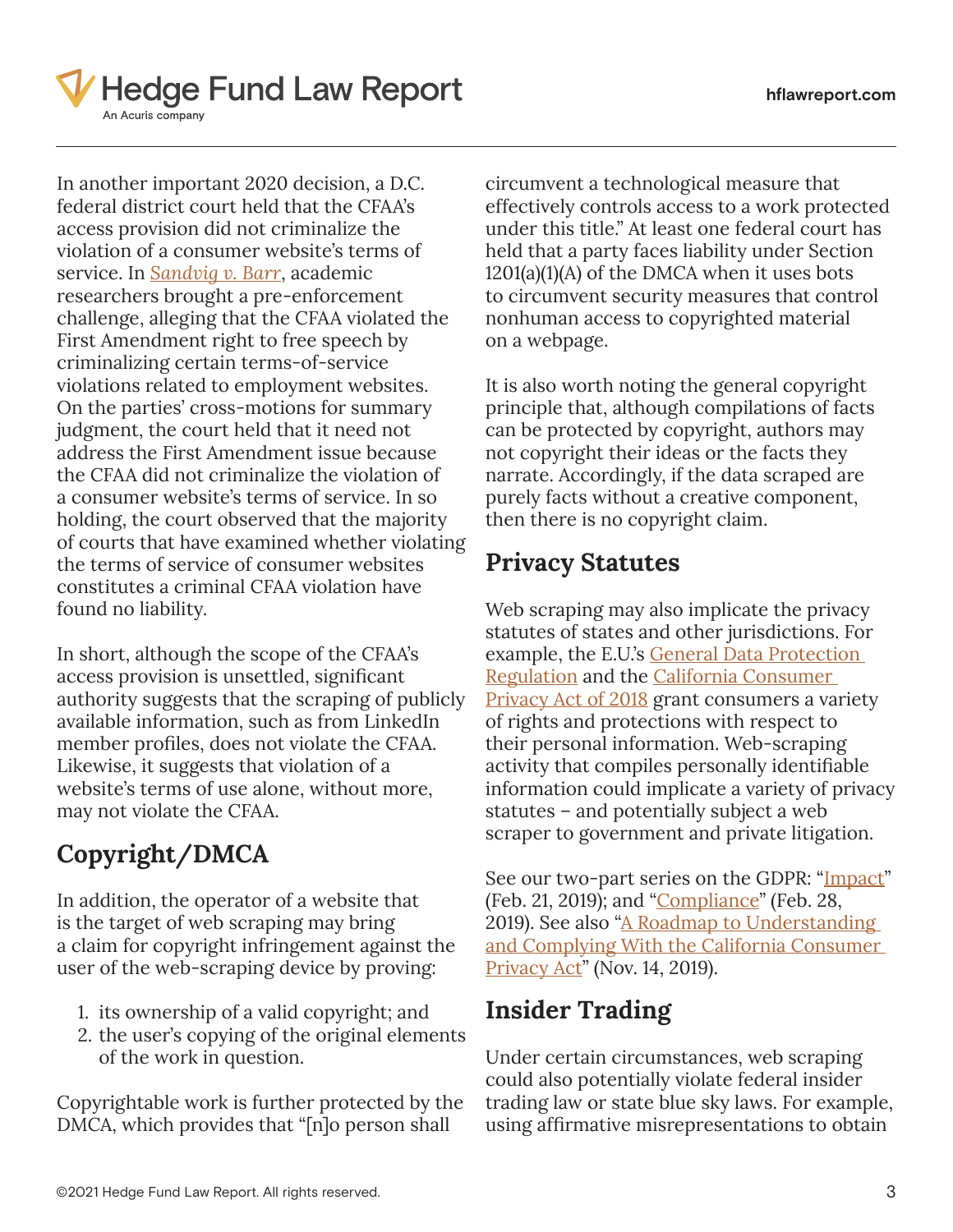

material nonpublic information through web scraping and then trading based on that information could potentially constitute insider trading.

In addition, the Second Circuit held in *[SEC v.](https://www.hflawreport.com/files/2017/06/13/proskauer_sec-vs.-dorozhko.pdf)  [Dorozhko](https://www.hflawreport.com/files/2017/06/13/proskauer_sec-vs.-dorozhko.pdf)* that trading on information obtained through computer hacking could be insider trading if the information was obtained by "deceptive" means, such as misrepresenting one's identity. For more on that case, see "[Tips and Warnings for Navigating the Big](https://www.hflawreport.com/2553136/tips-and-warnings-for-navigating-the-big-data-minefield.thtml) [Data Minefield](https://www.hflawreport.com/2553136/tips-and-warnings-for-navigating-the-big-data-minefield.thtml)" (Jul. 13, 2017).

The law in this area is unsettled, and it remains to be seen how strict an approach regulators and law enforcement may take when deciding what constitutes a breach of duty or deception in the web-scraping context.

See "Best Practices for Using Alternative Data: [Mitigating Regulatory and Other Risks \(Part](https://www.hflawreport.com/6102651/best-practices-for-using-alternative-data-mitigating-regulatory-and-other-risks-part-two-of-two.thtml)  [Two of Two\)](https://www.hflawreport.com/6102651/best-practices-for-using-alternative-data-mitigating-regulatory-and-other-risks-part-two-of-two.thtml)" (Feb. 13, 2020); and our two-part series on mitigating insider trading risk: ["Relevant Laws and Regulations; Internal](https://www.hflawreport.com/2616036/mitigating-insider-trading-risks-relevant-laws-and-regulations-internal-controls-restricted-lists-confidentiality-agreements-personal-trading-testing-and-training-partone-of-two.thtml?)  [Controls; Restricted Lists; Confidentiality](https://www.hflawreport.com/2616036/mitigating-insider-trading-risks-relevant-laws-and-regulations-internal-controls-restricted-lists-confidentiality-agreements-personal-trading-testing-and-training-partone-of-two.thtml?)  [Agreements; Personal Trading; Testing; and](https://www.hflawreport.com/2616036/mitigating-insider-trading-risks-relevant-laws-and-regulations-internal-controls-restricted-lists-confidentiality-agreements-personal-trading-testing-and-training-partone-of-two.thtml?)  [Training](https://www.hflawreport.com/2616036/mitigating-insider-trading-risks-relevant-laws-and-regulations-internal-controls-restricted-lists-confidentiality-agreements-personal-trading-testing-and-training-partone-of-two.thtml?)" (Sep. 27, 2018); and "Expert Networks, [Political Intelligence, Meetings With](https://www.hflawreport.com/2615961/mitigating-insider-trading-risks-expert-networks-political-intelligence-meetings-with-management-data-rooms-information-barriers-and-office-sharing-parttwo-of-two.thtml?)  [Management, Data Rooms, Information](https://www.hflawreport.com/2615961/mitigating-insider-trading-risks-expert-networks-political-intelligence-meetings-with-management-data-rooms-information-barriers-and-office-sharing-parttwo-of-two.thtml?)  [Barriers and Office Sharing](https://www.hflawreport.com/2615961/mitigating-insider-trading-risks-expert-networks-political-intelligence-meetings-with-management-data-rooms-information-barriers-and-office-sharing-parttwo-of-two.thtml?)" (Oct. 11, 2018).

#### **Common Law Claims**

In addition to the boundaries imposed by the statutes discussed above, a plaintiff could seek to invoke various common law remedies in an attempt to stem or curtail web scraping. For instance, some website operators have attempted to assert claims for breach of contract against alleged web scrapers.

Courts, however, have held that defendants must be on notice of a website's terms of service for the terms to be enforced against them. For this reason, a "clickwrap" agreement to the terms of service – requiring the user to consent to terms through an affirmative click before being granted access – is more likely to give rise to an enforceable contract than a "browsewrap" agreement, where a link to the terms of use is posted on the site and user consent is merely implied by continued use of the website.

Other potential claims include fraud and unjust enrichment. Website operators could potentially argue that web-scraping activity that simulates organic human use of the website or takes deceptive actions to avoid web-scraper restrictions is a fraudulent misrepresentation on which the user of the web scraper intends the website to rely. In addition, when there is no enforceable contract that governs, a website might bring a claim against a web scraper for unjust enrichment, arguing that the user of a web scraper is unjustly profiting from data extracted from the website to the website's detriment.

Finally, aggrieved website operators have asserted claims for trespass to chattels as a possible means to curtail web scraping. Although courts have held that trespass to chattels is a potentially viable theory for recovering from injury due to web scraping, they have generally stressed the requirement of showing physical harm to the host computer or computer network (the chattel). For example, in *hiQ*, the court said that "it may be that web scraping exceeding the scope of the website owner's consent gives rise to a common law tort claim for trespass to chattels, at least when it causes demonstrable harm." At least one court – in *[Ticketmaster Corp. v. Tickets.](https://www.hflawreport.com/files/2018/01/10/ticketmaster-corp.-v.-tickets.com,-inc..pdf)*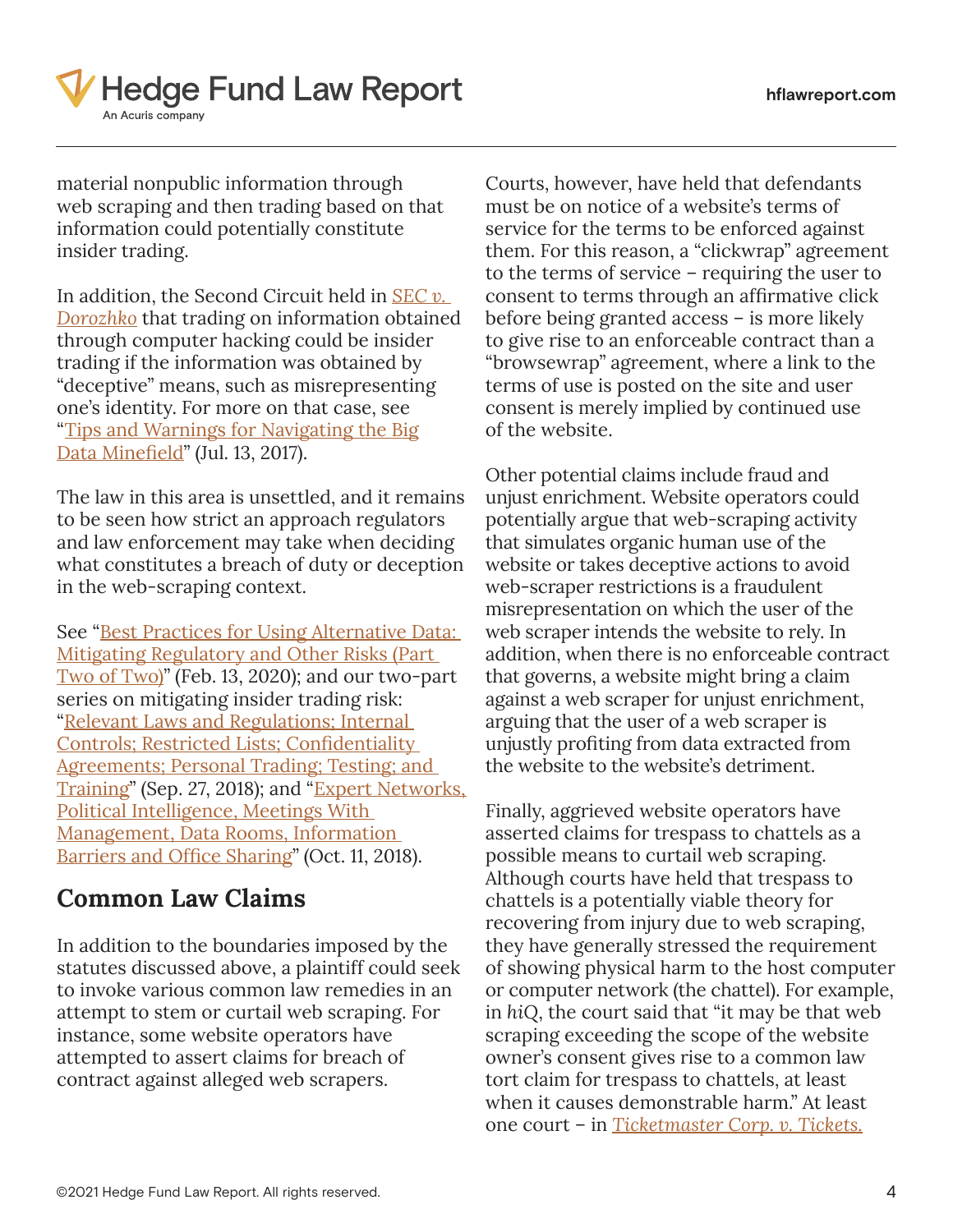

*[Com, Inc.](https://www.hflawreport.com/files/2018/01/10/ticketmaster-corp.-v.-tickets.com,-inc..pdf)* – has held that the use of a web scraper to gather information from a public website, without more, was insufficient to show the physical injury or dispossession of the host computer or computer network required in a trespass action. On the other hand, the Second Circuit has held that a threat of irreparable injury to computer servers existed where defendant's web-scraping robots "consumed a significant portion of the capacity of [a website's] computer systems."

See "A Fund Manager's Roadmap to Big Data: [MNPI, Web Scraping and Data Quality \(Part](https://www.hflawreport.com/2554036/a-fund-manager-s-roadmap-to-big-data-mnpi-web-scraping-and-data-quality-part-two-of-three.thtml)  [Two of Three\)"](https://www.hflawreport.com/2554036/a-fund-manager-s-roadmap-to-big-data-mnpi-web-scraping-and-data-quality-part-two-of-three.thtml) (Jan. 18, 2018).

## **Advice for Investment Managers That May Engage in Web Scraping**

On the whole, the law on web scraping is still developing, and only further court decisions and legal pronouncements will thoroughly define its parameters. In light of the evolving legal landscape, the following is a high-level, non-exhaustive list of practical takeaways for investment managers that may engage in web scraping:

- Consider whether any web-scraping practices are potentially deceptive. Do not use any techniques or strategies that could be perceived to constitute affirmative misrepresentations.
- Review the website's terms of use and robot.txt files before consenting to webscraping data collection activity.
- Monitor and consider any actions a website takes to restrict web scraping, such as the use of CAPTCHAs, rate limits and blocking of IP addresses.
- Consider the appropriateness of IP structure and use of names and passwords.
- Avoid adversely impacting a website's physical operation, which could lead to a claim for trespass to chattels or similar claims.
- Avoid impacting the availability of inventory for goods or services to customers.
- Avoid collecting personally identifiable information.
- Consider whether any data to be scraped is protected by copyright.
- Be prepared to stop if asked to do so through a cease-and-desist letter or otherwise.
- Conduct thorough [due diligence](https://www.hflawreport.com/2545341/best-practices-for-due-diligence-by-hedge-fund-managers-on-research-providers.thtml?) on any data vendors regarding their web-scraping practices.
- Stay up to date on evolving law in this area.

See "Report Calls for Transparency and [Development of Standards in the Alternative](https://www.hflawreport.com/6708276/report-calls-for-transparency-and-development-of-standards-in-the-alternative-data-market.thtml)  [Data Market"](https://www.hflawreport.com/6708276/report-calls-for-transparency-and-development-of-standards-in-the-alternative-data-market.thtml) (Apr. 30, 2020); and "Best [Practices for Private Fund Advisers to Manage](https://www.hflawreport.com/2552996/best-practices-for-private-fund-advisers-to-manage-the-risks-of-big-data-and-web-scraping.thtml)  [the Risks of Big Data and Web Scraping](https://www.hflawreport.com/2552996/best-practices-for-private-fund-advisers-to-manage-the-risks-of-big-data-and-web-scraping.thtml)" (Jun. 15, 2017).

*Douglas A. Rappaport is a partner in the New York office of Akin Gump. His practice focuses on counseling investment funds and other clients on a broad range of regulatory, securities, compliance and general business issues; litigating complex commercial and securities disputes; and assisting clients with regulatory investigations and reviews.*

*Peter I. Altman is a partner in the Los Angeles office of Akin Gump. He handles white collar and other enforcement and regulatory matters;*